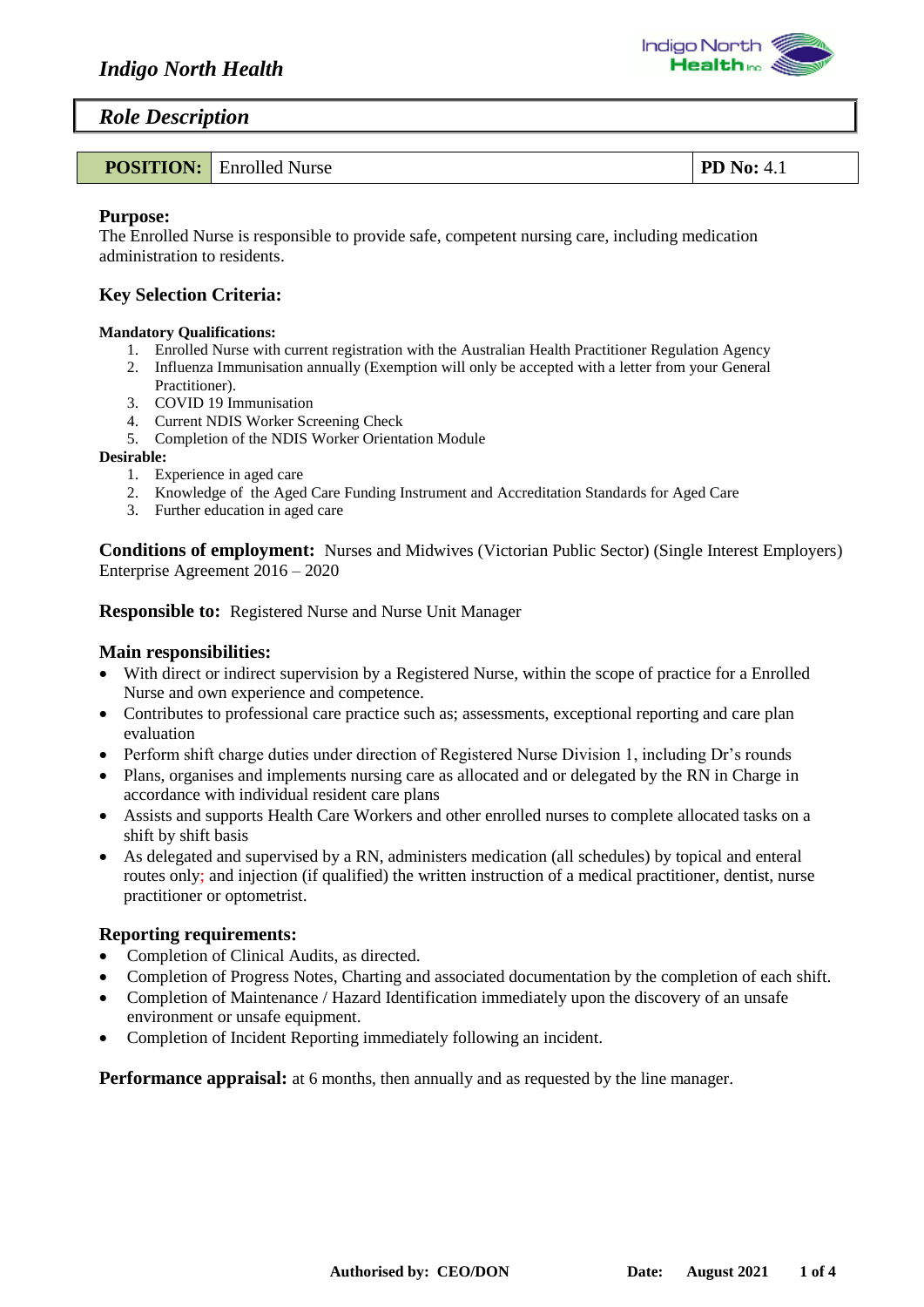

### *Role Description*

| <b>POSITION:</b><br>unrotted.<br>Nurse | ות<br>. .<br>т. д<br>the contract of the contract of |
|----------------------------------------|------------------------------------------------------|
|----------------------------------------|------------------------------------------------------|

## **Key Results Areas (KRAs) and performance criteria**

### **1. CONDUCT**

- 1.1 Demonstrates a high standard of personal appearance and conduct, that is: clean, neat, tidy, punctual, and respectful language and manner toward customers, visitors and to each other.
- 1.2 Information related to a resident or staff member is at NO TIME discussed with anyone other than the relevant staff member providing service.
- 1.3 Demonstrates a flexible, and enthusiastic attitude toward undertaking a variety of tasks with a team approach
- 1.4 Participates in the completion of individual resident assessment and the development, implementation and evaluation of resident care plans.
- 1.5 Exceptions to the care plan are verbally communicated to the RN in Charge and documented in the resident's individual file as soon as practicable.
- 1.6 Assists and supports residents to maintain independence with respect to activities of daily living and lifestyle.
- 1.7 Provides privacy and dignity to residents in all aspects of care and service.

# **2. HEALTH & SAFETY**

- 2.1 Participates in the risk management program and contributes to a safe work environment for self, other staff, and volunteers; and a safe service environment for consumers and visitors.
- 2.2 Reports immediately, any equipment or situation which has the potential to cause harm.
- 2.3 Completes an Incident Form, via VHIMS Central, for an event or situation that; resulted, or could have resulted, in harm to a consumer, staff member or visitor; or a complaint, loss or damage.
- 2.4 Participates in problem solving processes to resolve health and safety issues.
- 2.5 Does not use any type of restraint for a consumer without medical/nurse practitioner or registered nurse authorisation.
- 2.6 Demonstrates an understanding of all types of elder abuse, the appropriate action to take and the reporting requirements according to your role.

# **3. QUALITY IMPROVEMENT**

- 3.1 Provides safe, quality care/service as a priority in your everyday work.
- 3.2 Provides competent care/service in accordance with the organisation's documented policies and procedures, and legislative requirements relevant to your role.
- 3.3 Encourages and supports consumers to provide feedback and to make complaints, including completing an Improvement Form on their behalf according to their wishes.
- 3.4 Actively participates in team meetings and quality improvement activities to improve the quality and safety of the care and services provided.

# **4. KNOWLEDGE & SKILLS**

- 4.1 Maintains own knowledge and skills for safe care/services by completing annual mandatory training and competency assessments related to your role; participating in ongoing education sessions, and; reading communication boards, newsletters and memos.
- 4.2 Annual training objectives are completed following performance appraisal to ensure you have the right skills and knowledge to perform your role.
- 4.3 Participates in relevant professional and network groups (recommendation only).

# **5. SAFE & EFFECTIVE CONSUMER-CENTRED CARE**

5.1 Promotes positive clinical and personal care workforce relations resulting from effective workforce engagement and support and the creation of a culture of safety that empowers staff to speak up and raise concerns and to work together to seek solutions for consumer safety concerns.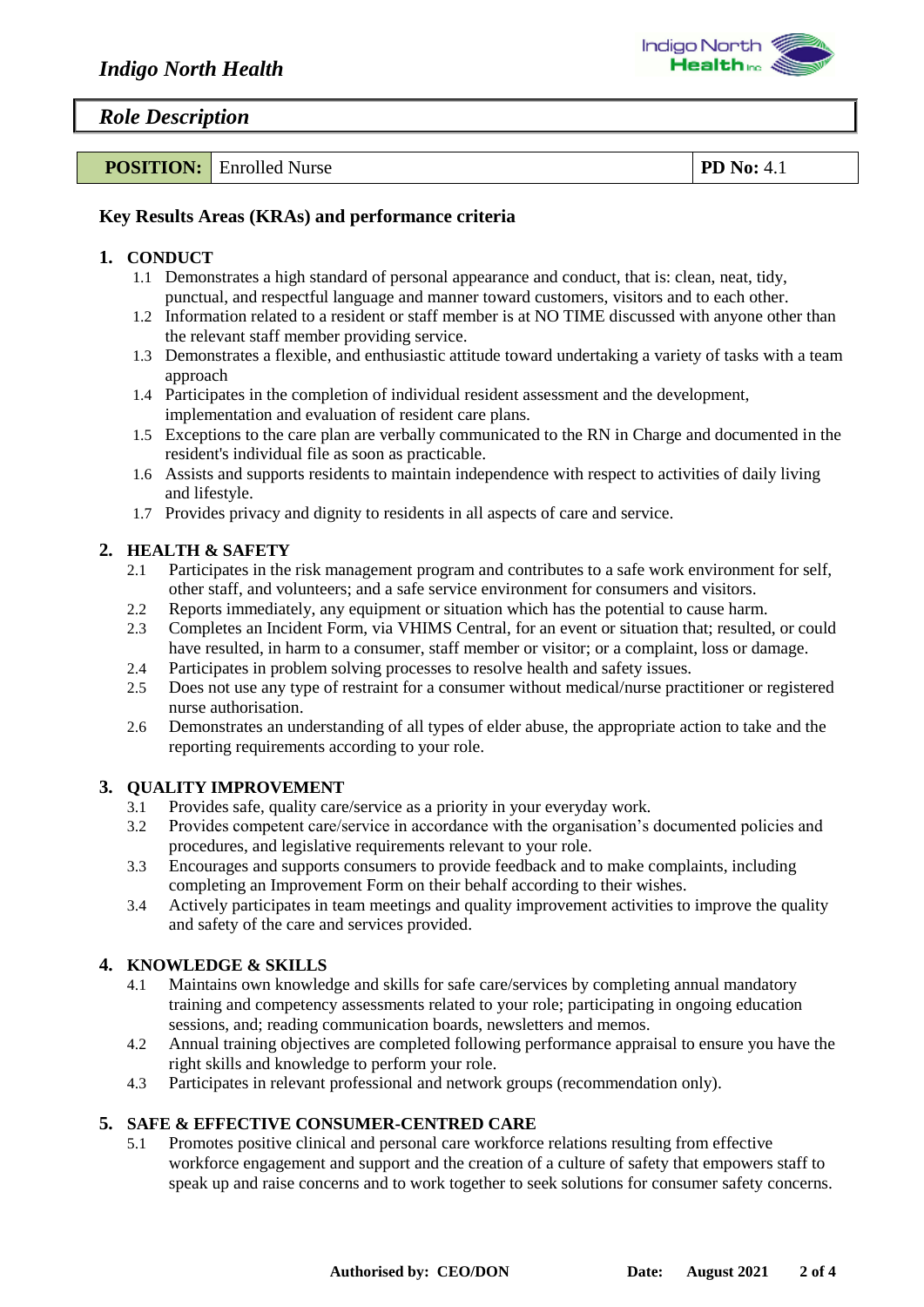

### *Role Description*

**POSITION:** Enrolled Nurse **PD No:** 4.1

#### **6. RISK MANAGEMENT**

6.1 Utilises systems and processes that are in place for relevant regulatory compliance including but not limited to; the Drugs, Poisons and Controlled Substances Regulations, the clinical and personal care workforce practising within their scope of practice, Health and Safety legislation, National Infection Prevention and Control Guidelines, compliance to the Quality of Care Principles – care and services for residential services, compliance to the Classification Principles (ACFI), the Accountability Principles for compulsory reporting of elder abuse and unexplained absences, Privacy legislation and legal documentation requirements.

### **7. MEDICATION MANAGEMENT**

- 7.1 Safely administers medications (all schedules) by topical and enteral routes, and injection (if qualified) and as delegated by a Registered Nurse and according to the organisation's policies and procedures.
- 7.2 Monitors residents' vital signs and related observations and reports any changes in health status to the supervisory RN.
- 7.3 Reports changes in residents' medication chart, including changes to route to the supervisory RN
- 7.4 Seeks clarification from the supervisory RN if a medication order is difficult to read.
- 7.5 Administers prn medication according to the delegation of the supervisory RN.

#### **8. INFECTION PREVENTION & CONTROL (IPC)**

- 8.1 Follows the organisations Infection Prevention and Control, policies, procedures and Work Practices.
- 8.2 Follows the direction of the IPC Lead and other Senior Registered Nurses.
- 8.3 Participates in the annual immunisation program, on an annual basis.
- 8.4 Reports any infection control issues to the Registered Nurse.
- 8.5 The annual Staff Development Program includes mandatory training and competencies for hand hygiene, standards and transmission-based precautions including; outbreak management. The Enrolled Nurse must complete these competencies on an annual basis.
- 8.6 Maintains knowledge of the Outbreak Management procedures.
- 8.7 Follows the direction of the Registered Nurse during an Outbreak Management process.

### **9. QUALITY PROGRAM**

- 9.1 Participates in the organisational quality program.
- 9.2 Undertakes Clinical Audits, as directed.
- 9.3 Participates in Procedure and Work Practice review as requested.

### **10. NATIONAL DISABILITY INSURANCE SCHEME (NDIS)**

- 10.1 Working knowledge of, and compliance with, National Disability Insurance Scheme Act 2013 and NDIS Code of Conduct
- 10.2 Promote a supportive and positive working environment for NDIS participants